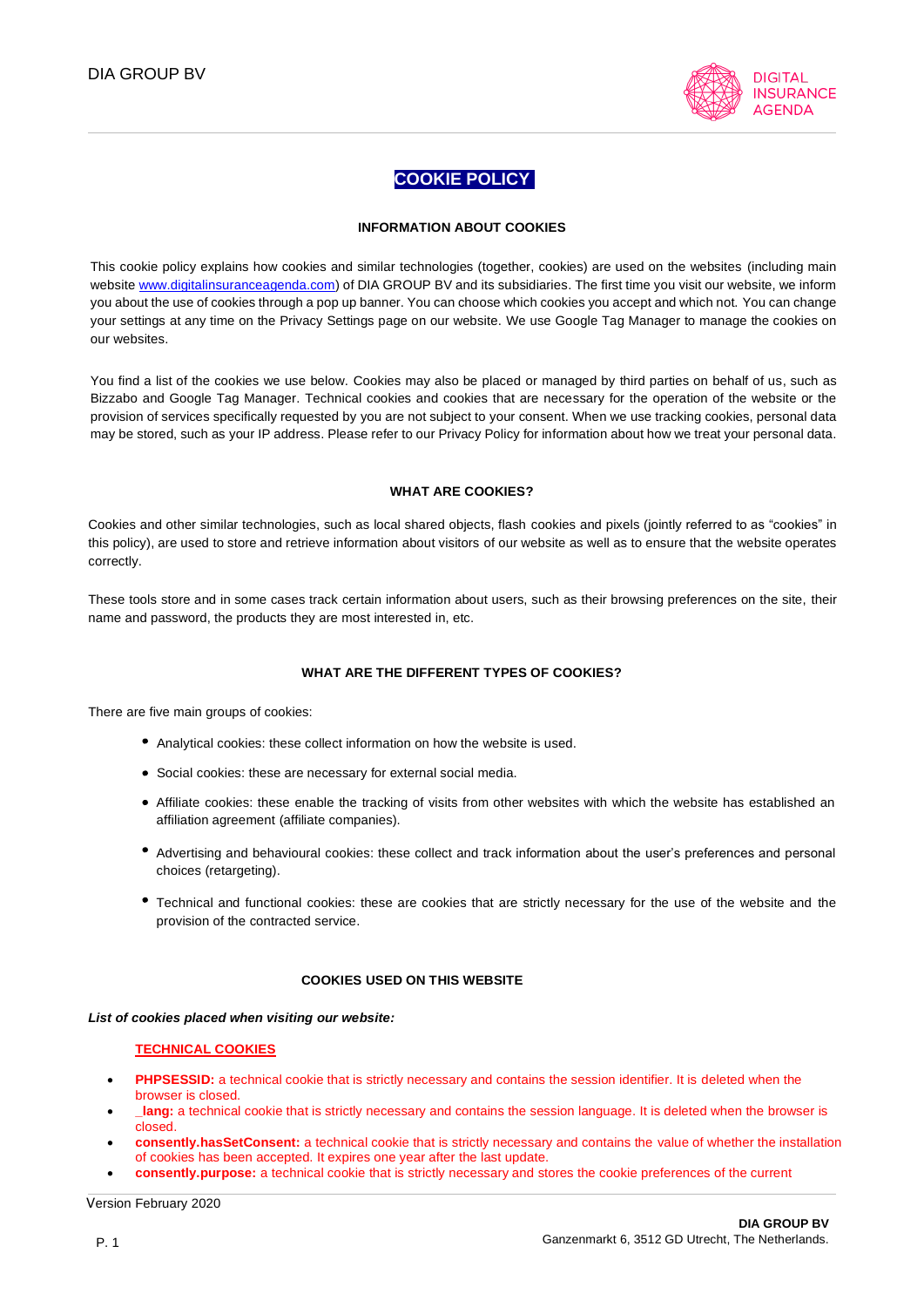

session. It expires one year after the last update.

- **hellobar:** a technical cookie that stores whether the hello-bar has to been dismissed by the user and therefor won't be shown again. It expires one month after the last update.
- leadbox: a technical cookie that stores whether the lead-box has to been dismissed by the user and therefor won't be shown again. It expires one month after the last update**.**

### **ANALYTICAL COOKIES**

- **atuvc:** The atuvc cookie is created and read by the AddThis social sharing site JavaScript on the client side in order to make sure the user sees the updated count if they share a page and return to it before our share count cache is updated. No data from that cookie is sent back to AddThis and removing it when disabling cookies would cause unexpected behavior for users. It expires two years after the last update.
- **atuvs:** The \_atuvs cookie is created and read by the AddThis social sharing site JavaScript on the client side in order to make sure the user sees the updated count if they share a page and return to it before our share count cache is updated. No data from that cookie is sent back to AddThis and removing it when disabling cookies would cause unexpected behavior for users. It expires two years after the last update.
- **\_ga:** a Google Analytics cookie which is used to control unique visits. The first time a user enters the website through a browser, this cookie will be installed. When the user re-enters the website using the same browser, the cookie will consider it to be the same user. Only if the user changes their browser will they be viewed as another user. It expires two years after the last update.
- **at:** This cookie is associated with Google Universal Analytics. It is used to throttle the request speed, which limits the collection of data on high-traffic sites. It expires after 10 minutes.
- **\_utma:** a Google Analytics cookie that records the date of the first and last time that the user visited the website. It expires two years after the last update.
- **\_utmb:** a Google Analytics cookie that records the time that the user accesses the website. It expires 30 minutes after the last update.
- **\_utmc:** a Google Analytics cookie that is used for interoperability with the urchin.js tracking code. It is deleted when the browser is closed.
- **\_utmt:** a Google Analytics cookie that is used to process the type of request made by the user. It expires at the end of the session.
- **\_utmv:** a Google Analytics cookie that is used to segment demographic data. It expires at the end of the session**.**
- **\_utmz:** a Google Analytics cookie that stores the traffic source or campaign to explain how the user reached the website. It expires 6 months after the last update.
- **Hotjar:** cookies that allow us to see what pages you are viewing on our website and what links you click on. Hotjar uses cookies and other technologies to collect data on your browsing behavior and on the devices you use. This includes data such as IP address (processed during your session and stored in a de-identified form), device screen size, device type (unique device identifiers), browser information, geographic location (country only), and the preferred language used to display our website. It also enables us to make screen recordings of your browsing behavior on our websites. Hotjar stores this information on our behalf in a pseudonymized user profile and is kept for up to 1 year. Potential names of this cookie include \_hjid and \_hjRecordingLastActivity.

### **ADVERTISING COOKIES**

- **Facebook Pixels**: a cookie that allows us to see what pages you are viewing on our website. This way we can show you relevant ads on Facebook or Instagram. We can track whether you click on the ads, subscribe to our newsletter or purchase an event ticket after you have seen or clicked on an ad. This cookie is managed by Facebook and is kept for up to 2 years. Potential names of this cookie include: lu, xs, s, presence, act, c\_user, csm, p, fr, datr.
- **LinkedIn Insights Tag**: a cookie that allows us to see what pages you are viewing on our website. This way we can show you relevant ads on LinkedIn. We can track whether you click on the ads, subscribe to our newsletter or purchase an event ticket after you've seen or clicked on an ad. This cookie is managed by LinkedIn and is kept for up to 6 months. Potential names of this cookie include: L1c, BizoID, BizoData, BizoUserMatchHistory, BizoNetworkPartnerIndex.
- **Adwords Tag**: a cookie that allows us to see what pages you are viewing on our website. This way we can show you relevant ads of third parties on our (partner) sites. We can track whether you click on the ads, subscribe to our newsletter or purchase an event ticket after you've seen or clicked on an ad. This cookie is managed by Google and is kept for up to 2 years. Potential names of this cookie include: id, \_drt\_, \_\_gads.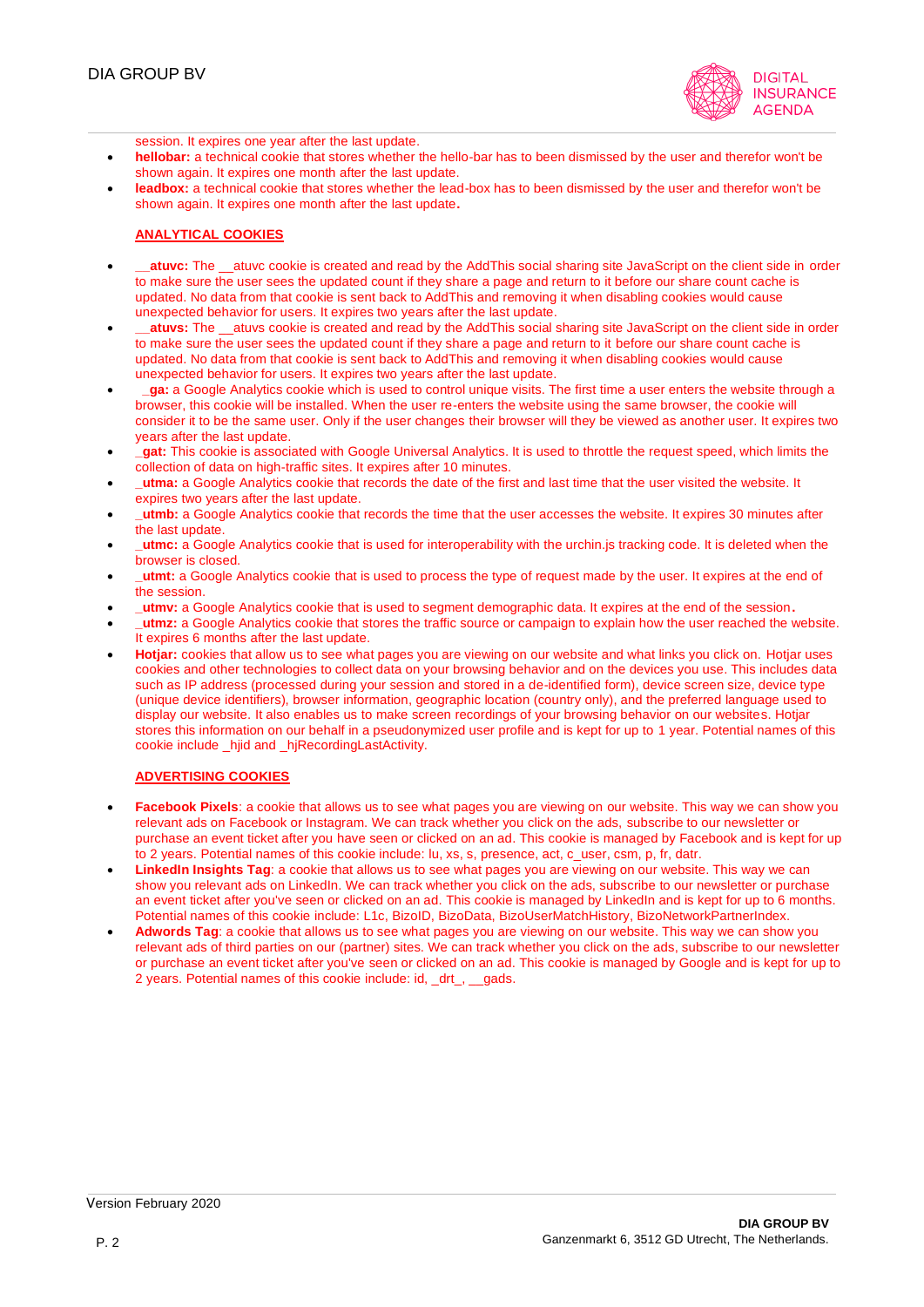

### **REVOCATION OF CONSENT TO INSTALL COOKIES – HOW TO**

### **REMOVE COOKIES FROM YOUR BROWSER**

#### **Chrome**

- 1. Select the Tools icon.
- 2. Click on Settings.
- 3. Click on Show Advanced Options.
- 4. In the "Privacy" section, click on Content Settings.
	- To delete cookies: Click on All Cookies and Site Data…
	- Do not allow cookies to be stored.
- 5. Click on Delete Browsing Data (empty Cache).
- 6. Close and restart the browser.

For more information on Chrome, click here[: https://support.google.com/chrome/answer/95647?hl=en-GB](http://support.google.com/chrome/answer/95647?hl=es)

#### **Internet Explorer 11**

- 1. Select Tools | Internet Options.
- 2. Click on the General tab.
- 3. In the "Browsing History" section, click on Delete browsing history on exit.
- 4. Select Delete Files.
- 5. Select Delete Cookies.
- 6. Click on Delete.
- 7. Click on OK.
- 8. Close and restart the browser.

For more information about Internet Explorer, click here: <http://windows.microsoft.com/es-419/windows7/how-to-manage-cookies-in-internet-explorer-9>

#### **Firefox 18**

- 1. Select Firefox | History | Clear recent history.
- 2. Next to "Details", click on the down arrow.
- 3. Select the following check boxes: Cookies, Cache, Active session starts
- 4. Using the "Time interval to erase" option in the dropdown menu, select All.
- 5. Click on Delete now.
- 6. Close and restart the browser.

You can accept or reject cookies individually in Firefox Preferences, in the History section found in Tools > Options > Privacy.

For more information about Mozilla Firefox, click here[: https://www.mozilla.org/en-US/privacy/websites/#cookies](http://www.mozilla.org/es-ES/privacy/websites/#cookies)

### **Safari 5.1**

- 1. Select the Safari / Edit | Restore Safari icon.
- 2. Select the following check boxes: Clear history, Remove all website data
- 3. Click on Reset.
- 4. Close and restart the browser.

For more information about Safari, click here:<http://support.apple.com/kb/PH5042>

```
 Version February 2020
```